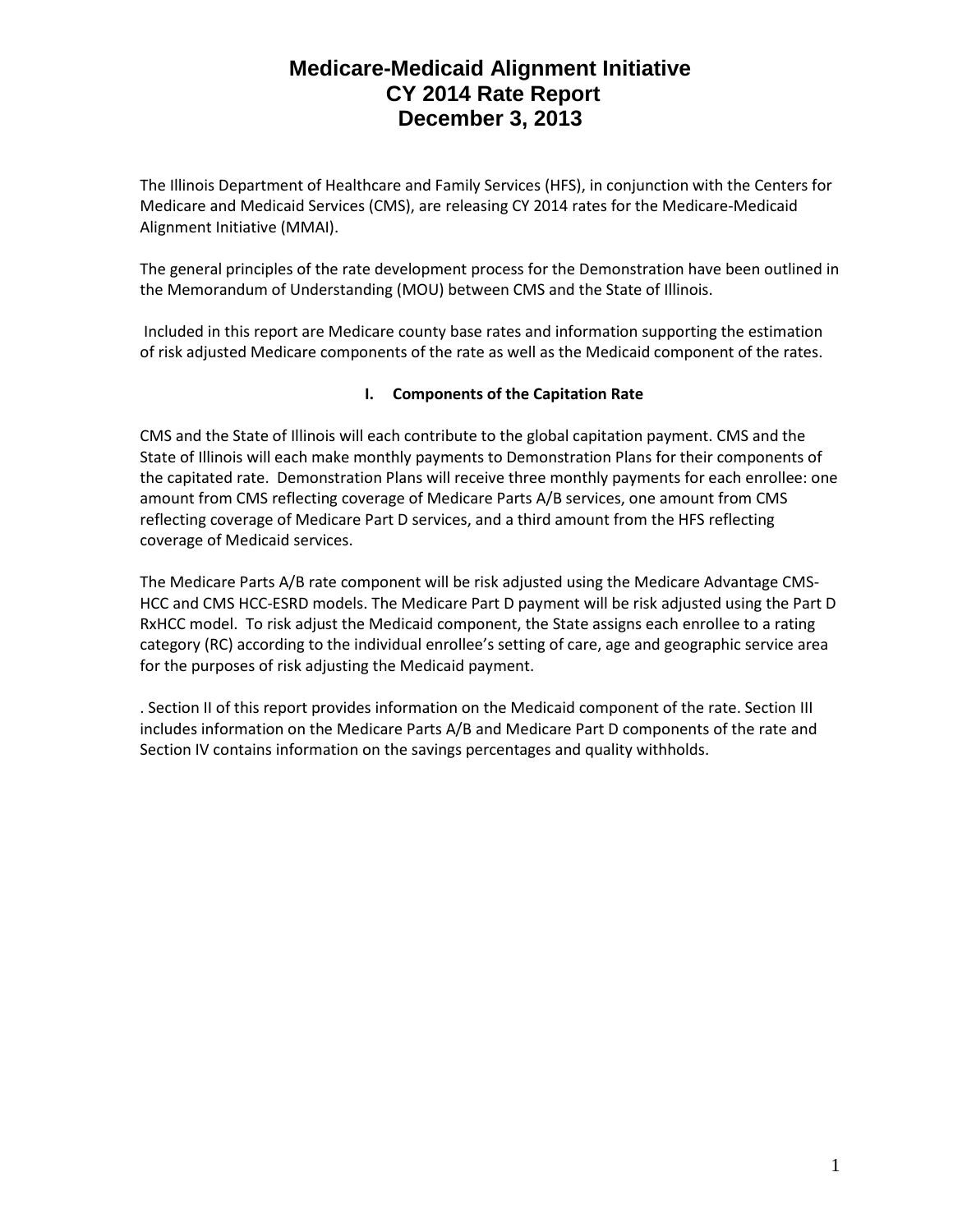#### **II. Medicaid Component of the Rate – CY 2014 (February – December, 2014)**

The rates in this report are valid for Enrollees residing in the geographic area described below for February – December, 2014.

|                                                | <b>Baseline</b>            | Rebalanced                 | <b>Projected Baseline</b> | Demonstration                | Demonstration             |
|------------------------------------------------|----------------------------|----------------------------|---------------------------|------------------------------|---------------------------|
| Age Group/RateCell/Region                      | Member Months <sup>1</sup> | Member Months <sup>2</sup> | Rate <sup>3</sup>         | Capitation Rate <sup>4</sup> | Expenditures <sup>5</sup> |
|                                                |                            |                            |                           |                              |                           |
| <b>AGE 21-64</b>                               |                            |                            |                           |                              |                           |
| Community - Greater Chicago                    | 287,018                    | 287,018                    | \$134.18                  | \$132.84                     | \$38,130,000              |
| Community Plus - Greater Chicago <sup>6</sup>  |                            | 303                        | 323.35                    | 320.12                       | 100,000                   |
| Nursing Facility - Greater Chicago             | 28,377                     | 27,731                     | 3,233.49                  | 3,201.16                     | 88,770,000                |
| Waiver - Greater Chicago                       | 26,361                     | 26,440                     | 1,659.07                  | 1,642.48                     | 43,430,000                |
| Waiver Plus - Greater Chicago <sup>7</sup>     |                            | 264                        | 2,708.69                  | 2,681.60                     | 710,000                   |
| <b>Greater Chicago Composite</b>               | 341,756                    | 341,756                    | \$505.80                  | \$500.74                     | \$171,140,000             |
| Community - Central Illinois                   | 63,750                     | 63,750                     | \$133.34                  | \$132.01                     | \$8,420,000               |
| Community Plus - Central Illinois <sup>6</sup> |                            | 35                         | 287.47                    | 284.60                       | 10,000                    |
| <b>Nursing Facility - Central Illinois</b>     | 3,328                      | 3,266                      | 2.874.72                  | 2.845.98                     | 9,300,000                 |
| <b>Waiver - Central Illinois</b>               | 5,745                      | 5,742                      | 1,465.47                  | 1,450.82                     | 8,330,000                 |
| Waiver Plus - Central Illinois'                |                            | 30                         | 2,404.97                  | 2,380.92                     | 70,000                    |
| <b>Central Illinois Composite</b>              | 72,824                     | 72,824                     | \$362.35                  | \$358.72                     | \$26,130,000              |
| <b>AGE 65+</b>                                 |                            |                            |                           |                              |                           |
| Community - Greater Chicago                    | 261,108                    | 261,108                    | \$53.82                   | \$53.28                      | \$13,910,000              |
| Community Plus - Greater Chicago <sup>6</sup>  |                            | 914                        | 321.23                    | 318.02                       | 290,000                   |
| Nursing Facility - Greater Chicago             | 70,836                     | 69,086                     | 3,212.29                  | 3,180.17                     | 219,700,000               |
| Waiver - Greater Chicago                       | 101,955                    | 102,143                    | 1,029.86                  | 1,019.56                     | 104,140,000               |
| Waiver Plus - Greater Chicago <sup>7</sup>     |                            | 648                        | 2,484.81                  | 2,459.96                     | 1,590,000                 |
| <b>Greater Chicago Composite</b>               | 433,899                    | 433,899                    | \$790.68                  | \$782.77                     | \$339,630,000             |
| Community - Central Illinois                   | 21,253                     | 21,253                     | \$60.03                   | 59.43                        | \$1,260,000               |
| Community Plus - Central Illinois <sup>6</sup> |                            | 188                        | 276.51                    | 273.74                       | 50,000                    |
| Nursing Facility - Central Illinois            | 14,562                     | 14,196                     | 2,765.07                  | 2,737.42                     | 38,860,000                |
| Waiver - Central Illinois                      | 11,230                     | 11,264                     | 952.28                    | 942.76                       | 10,620,000                |
| Waiver Plus - Central Illinois'                |                            | 144                        | 2,160.80                  | 2,139.20                     | 310,000                   |
| <b>Central Illinois Composite</b>              | 47,045                     | 47,045                     | \$1,097.23                | \$1,086.26                   | \$51,100,000              |

1. Baseline member months are projected from SFY 2011 membership, assuming growth and participation specific to MMAI excluding the impact of population movement.

2. Rebalanced member months apply population movement assumptions to baseline projected membership to estimate rate cell payments in the contract period.

3. The projected baseline rate illustrates the estimated Medicaid cost to the state absent the MMAI demonstration on a per member per month basis.

4. The demonstration capitation rate applies 1% savings to the baseline rate as outlined in the Memorandum of Understanding between the state and CMS.

5. Demonstration expenditures represent the estimated cost for the Medicaid component of the MMAI for the contract period.

6. The Community Plus rate is developed as 10% of the Nursing Facility rates to reflect increased behavioral health needs upon discharge to the community.

7. The Other Waiver Plus rate is developed as the base Other Waiver rate plus 2/3 of the difference between the Nursing Facility and Other Waiver rates.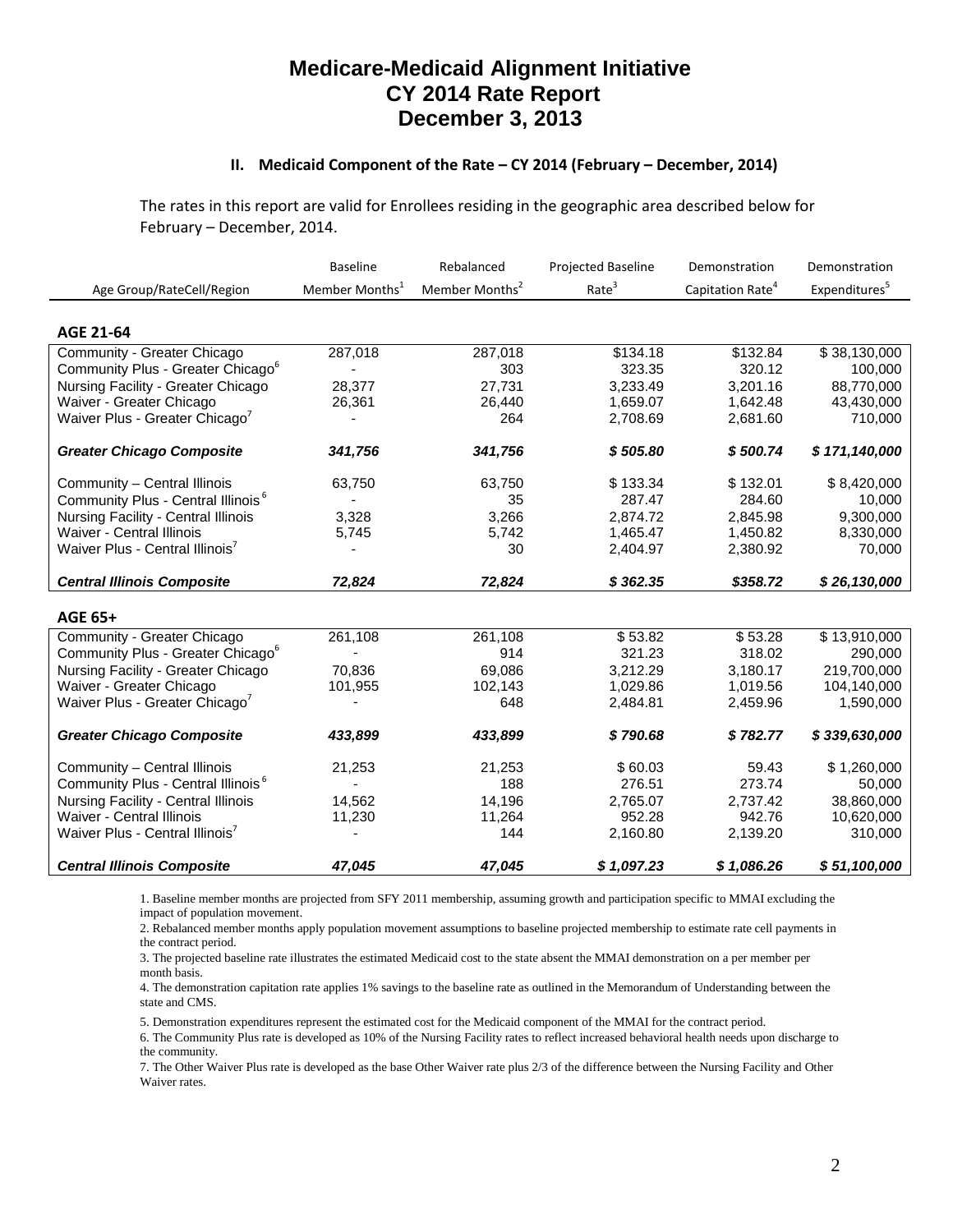#### **III. Medicare Components of the Rate – CY 2014**

#### *Medicare A/B Services*

CMS has developed baseline spending (costs absent the Demonstration) for Medicare A and B services using estimates of what Medicare would have spent on behalf of the enrollees absent the Demonstration. With the exception of specific subsets of enrollees as noted below, the Medicare baseline for A/B services is a blend of the Medicare Fee-for-Service (FFS) Standardized County Rates and the Medicare Advantage projected payment rates for each year, weighted by the proportion of the target population that would otherwise be enrolled in each program in the absence of the Demonstration. The Medicare Advantage baseline spending includes costs that would have occurred absent the Demonstration, such as quality bonus payments for applicable Medicare Advantage plans.

Both baseline spending and payment rates under the Demonstration for Medicare A/B services are calculated as PMPM standardized amounts for each Demonstration county. Except as otherwise noted, the Medicare A/B portion of the baseline will be updated annually consistent with the annual FFS estimates and benchmarks released each year with the annual Medicare Advantage and Part D rate announcement.

*Medicare A/B Component Payments:* CY 2014 Medicare A/B Baseline County rates are provided below. The rates represent the weighted average of the CY 2014 FFS Standardized County Rates, updated to incorporate the adjustments noted below, and the Medicare Advantage projected payment rates for CY 2014 based on the expected enrollment of beneficiaries from Medicare FFS and Medicare Advantage in CY 2014 at the county level. The rates weight the FFS and Medicare Advantage components based on the CY 2013 distribution of potential MMAI enrollees.

The Medicare A/B component of the rate includes the following adjustments:

- The FFS component of the CY 2014 Medicare A/B baseline rates has been updated to fully incorporate the most current hospital wage index and physician geographic practice cost index. This adjustment is applied only to the FFS component of the Medicare A/B baseline and the rate update factor for this change varies by county (see following tables for additional information). The adjustment is applied within the Medicare Advantage component of the Medicare A/B baseline through the phase-in process detailed in the 2014 Medicare Advantage Rate Announcement.
- In addition, the FFS component of the CY 2014 Medicare A/B baseline rate has also been updated to reflect a 1.89% upward adjustment to account for the disproportionate share of bad debt attributable to Medicare-Medicaid enrollees in Medicare FFS (in the absence of the Demonstration). This 1.89% adjustment applies for CY 2014 and will be updated for subsequent years of the Demonstration.

*Coding Intensity Adjustment:* CMS annually applies a coding intensity factor to Medicare Advantage risk scores to account for differences in diagnosis coding patterns between the Medicare Advantage and the Original Fee-for-Service Medicare programs. The adjustment for CY 2014 is 4.91%. The majority of new MMAI enrollees will come from Medicare FFS, and CY 2014 Demonstration Plan risk scores for those individuals will be based solely on prior FFS claims. Therefore, for CY 2014 CMS will establish the FFS component of the Medicare A/B baseline in a manner that does not lead to lower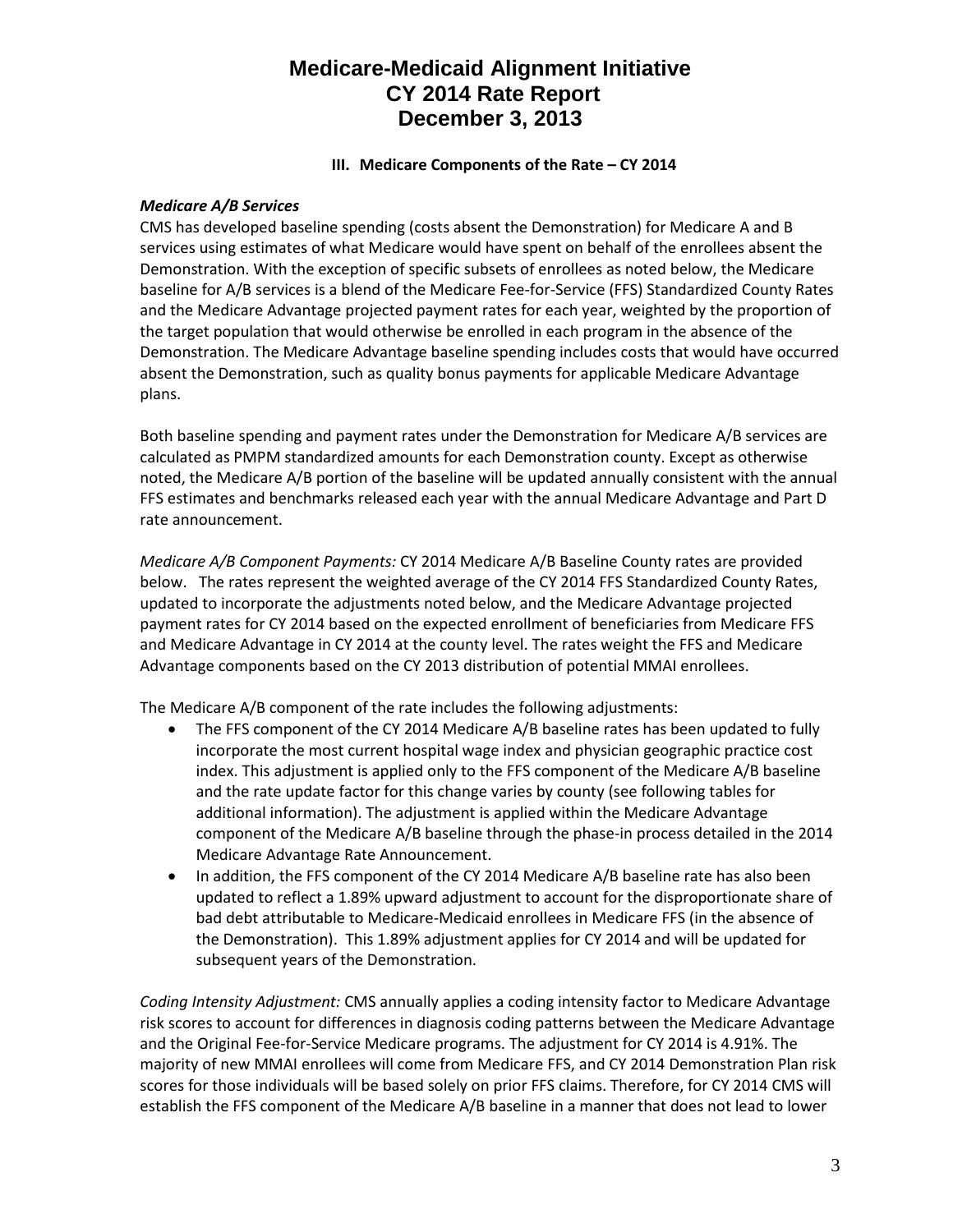amounts due to this coding intensity adjustment. Operationally, due to systems limitations, CMS will still apply the coding intensity adjustment factor to the risk scores but will increase the FFS component of the Medicare A/B baseline for non-ESRD beneficiaries and the Medicare A/B baseline for beneficiaries with an ESRD status of functioning graft to offset this (by increasing these amounts by a corresponding percentage). The coding intensity factor will not be applied to risk scores for enrollees with an ESRD status of dialysis or transplant during the Demonstration, consistent with Medicare Advantage policy.

In CY 2015, CMS will apply an appropriate coding intensity adjustment reflective of all Demonstration enrollees; this will apply the prevailing Medicare Advantage coding intensity adjustment proportional to the anticipated proportion of Demonstration enrollees in CY 2015 with prior Medicare Advantage experience and/or Demonstration experience based on the Demonstration's enrollment phase-in as of September 30, 2014

After CY 2015, CMS will apply the prevailing Medicare Advantage coding intensity adjustment. Additional information will be included in the CY 2015 Rate Report.

*Impact of Sequestration*: Under sequestration, for services beginning April 1, 2013, Medicare payments to providers for individual services under Medicare Parts A and B, and non-exempt portions of capitated payments to Part C Medicare Advantage Plans and Part D Medicare Prescription Drug Plans are reduced by 2%. These reductions are also applied to the Medicare components of the integrated rate. Therefore, under MMAI CMS will reduce non-exempt portions of the Medicare components of the integrated rate by 2%, as noted in the sections below.

*Default Rate:* The default rate will be paid when a beneficiary's address on record is outside of the service area. The default rate is specific to each Demonstration Plan and is calculated using an enrollment-weighted average of the rates for each county in which the Demonstration Plan participates.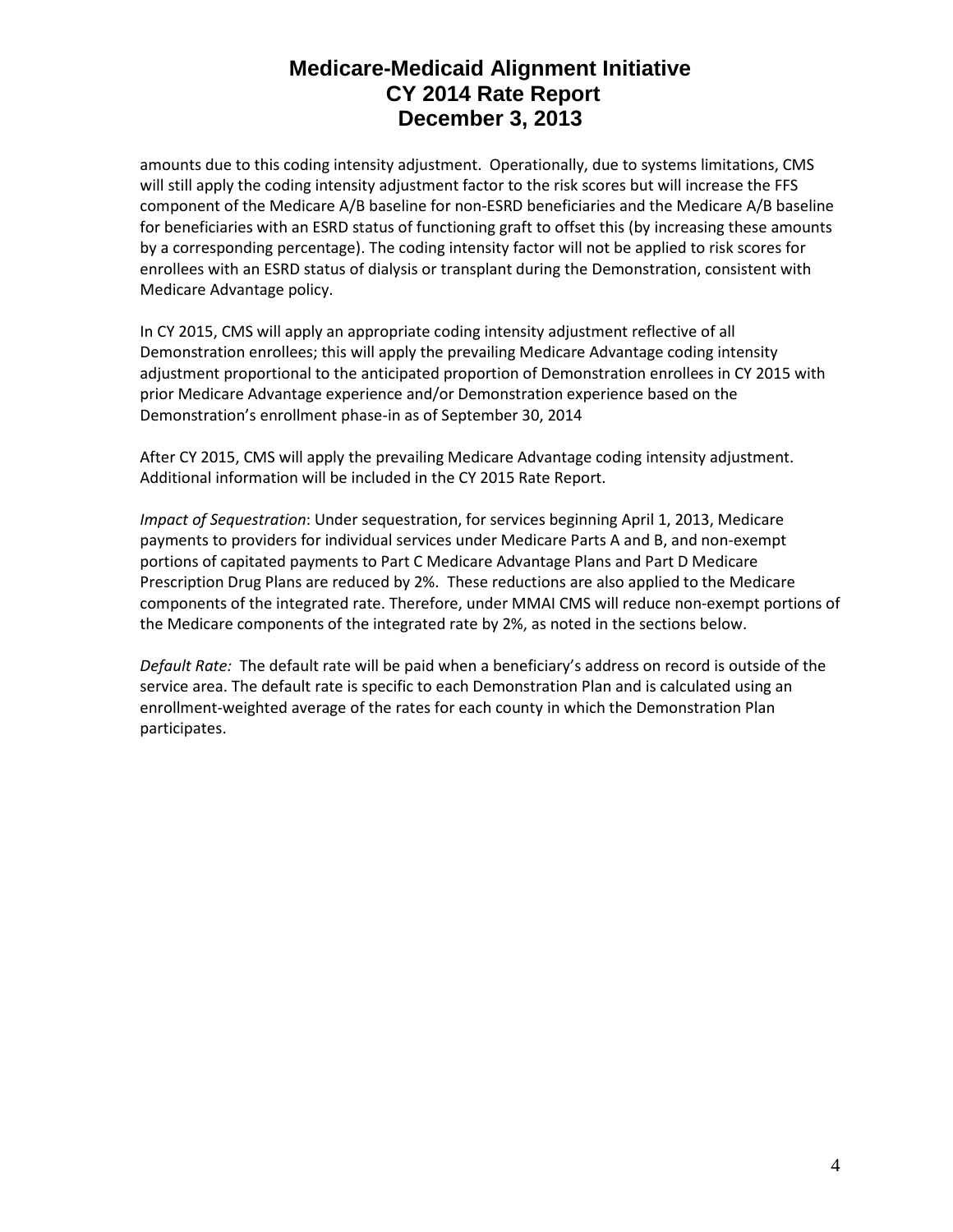| CY 2014 Medicare A/B Baseline PMPM, Non-ESRD Beneficiaries, Standardized 1.0 Risk Score, |                           |                           |                          |  |  |
|------------------------------------------------------------------------------------------|---------------------------|---------------------------|--------------------------|--|--|
| by Demonstration County*                                                                 |                           |                           |                          |  |  |
| County                                                                                   | CY 2014 Medicare A/B      | CY 2014 Medicare          | CY 2014 Medicare A/B     |  |  |
|                                                                                          | <b>Baseline PMPM</b>      | A/B Baseline,             | <b>PMPM Payment</b>      |  |  |
|                                                                                          |                           | <b>Savings Percentage</b> |                          |  |  |
|                                                                                          | (after application of     | <b>Applied</b>            | (after application of 2% |  |  |
|                                                                                          | repricing**, bad debt and |                           | sequestration            |  |  |
|                                                                                          | coding intensity          | (after application of     | reduction and prior to   |  |  |
|                                                                                          | adjustments)              | 1% savings                | quality withhold)        |  |  |
|                                                                                          |                           | percentage)               |                          |  |  |
| Champaign                                                                                | \$736.68                  | \$729.31                  | \$714.73                 |  |  |
| Christian                                                                                | 801.95                    | 793.93                    | 778.05                   |  |  |
| Cook                                                                                     | 964.79                    | 955.14                    | 936.04                   |  |  |
| <b>DeWitt</b>                                                                            | 767.83                    | 760.15                    | 744.95                   |  |  |
| <b>DuPage</b>                                                                            | 864.95                    | 856.30                    | 839.17                   |  |  |
| Ford                                                                                     | 875.53                    | 866.78                    | 849.44                   |  |  |
| Kane                                                                                     | 898.13                    | 889.15                    | 871.36                   |  |  |
| Kankakee                                                                                 | 897.88                    | 888.90                    | 871.12                   |  |  |
| Knox                                                                                     | 824.91                    | 816.66                    | 800.33                   |  |  |
| Lake                                                                                     | 890.38                    | 881.47                    | 863.84                   |  |  |
| Logan                                                                                    | 753.95                    | 746.41                    | 731.48                   |  |  |
| McLean                                                                                   | 725.29                    | 718.04                    | 703.68                   |  |  |
| Macon                                                                                    | 744.55                    | 737.11                    | 722.37                   |  |  |
| Menard                                                                                   | 709.46                    | 702.37                    | 688.32                   |  |  |
| Peoria                                                                                   | 734.96                    | 727.61                    | 713.06                   |  |  |
| Piatt                                                                                    | 789.40                    | 781.51                    | 765.88                   |  |  |
| Sangamon                                                                                 | 719.74                    | 712.54                    | 698.29                   |  |  |
| <b>Stark</b>                                                                             | 750.19                    | 742.68                    | 727.83                   |  |  |
| Tazewell                                                                                 | 759.77                    | 752.17                    | 737.13                   |  |  |
| Vermillion                                                                               | 780.37                    | 772.57                    | 757.12                   |  |  |
| Will                                                                                     | 941.07                    | 931.66                    | 913.02                   |  |  |

Note: See subsequent table for additional detail.

\*Rates do not apply to beneficiaries with End-Stage Renal Disease (ESRD) or those electing the Medicare hospice benefit. See Section IV for information on savings percentages.

\*\*Repricing to reflect most recent current hospital wage index and physician geographic practice cost index.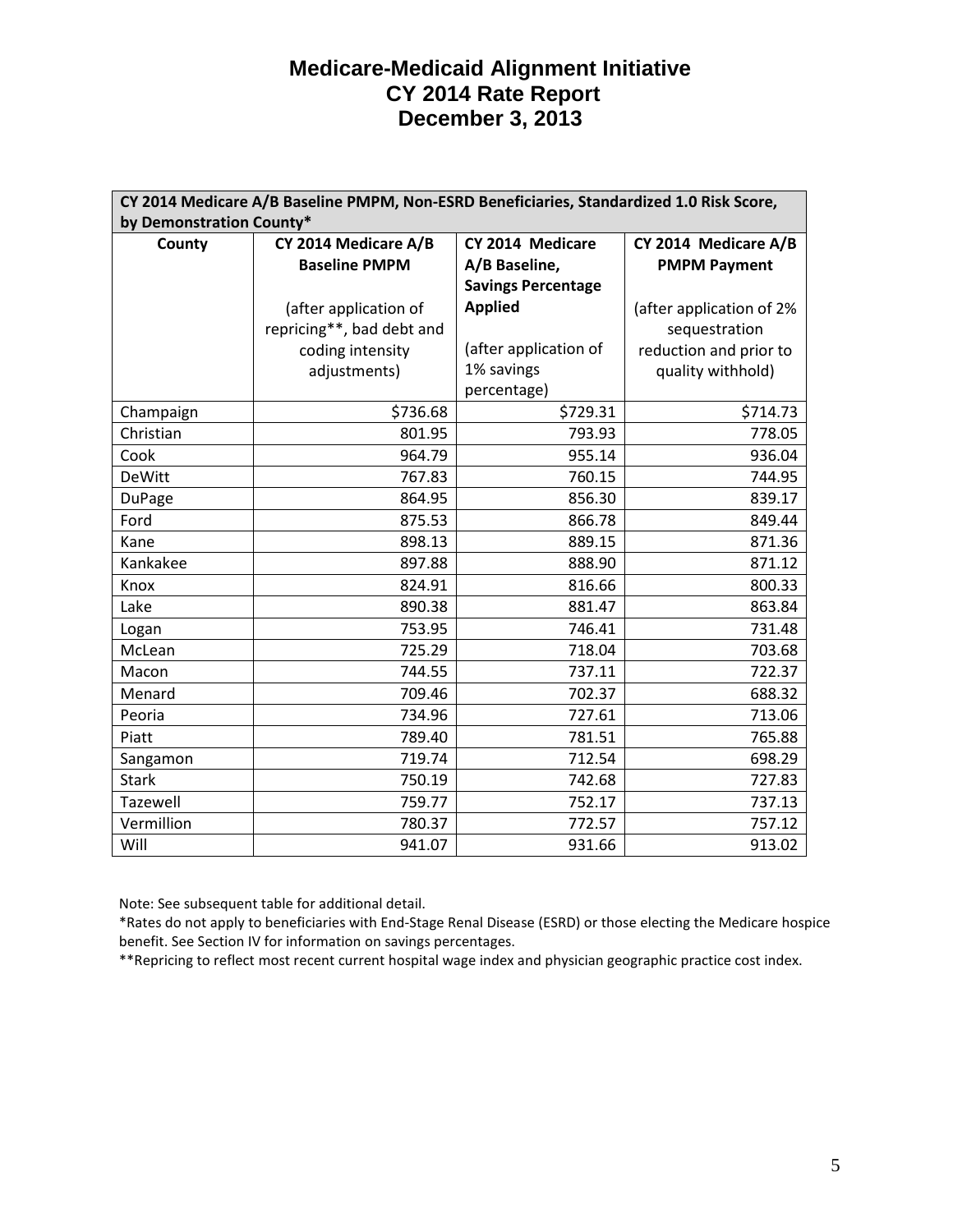|               | CY 2014 Medicare A/B Baseline PMPM, Non-ESRD Beneficiaries, Standardized 1.0 Risk Score, by Demonstration County (Additional Detail)* |            |                      |                     |                      |                 |                |             |
|---------------|---------------------------------------------------------------------------------------------------------------------------------------|------------|----------------------|---------------------|----------------------|-----------------|----------------|-------------|
| County        | CY 2014                                                                                                                               | CY 2014    | CY 2014              | CY 2014             | CY 2014              | CY 2014         | CY 2014        | CY 2014     |
|               | Published                                                                                                                             | Percentage | Medicare A/B         | <b>Medicare FFS</b> | <b>Medicare FFS</b>  | Updated         | Medicare A/B   | Medicare    |
|               | <b>FFS</b>                                                                                                                            | Update for | <b>FFS Re-Priced</b> | A/B Baseline        | Final A/B            | Medicare A/B    | Baseline,      | A/B PMPM    |
|               | Standardized                                                                                                                          | Re-pricing | <b>Baseline</b>      |                     | <b>Baseline</b>      | <b>Baseline</b> | Savings        | Payment     |
|               | <b>County Rate</b>                                                                                                                    |            |                      | (updated by         |                      |                 | Percentage     |             |
|               |                                                                                                                                       | (county-   | (updated to          | 1.89% bad           | (increased to        | (incorporating  | Applied        | (2%         |
|               |                                                                                                                                       | specific)  | incorporate          | debt                | offset               | Final           |                | sequestrati |
|               |                                                                                                                                       |            | repricing)           | adjustment)         | application of       | Medicare A/B    | (after         | on          |
|               |                                                                                                                                       |            |                      |                     | coding intensity     | FFS baseline    | application of | reduction   |
|               |                                                                                                                                       |            |                      |                     | adjustment           | and Medicare    | 1% savings     | applied,    |
|               |                                                                                                                                       |            |                      |                     | factor in CY         | Advantage       | percentage)    | prior to    |
|               |                                                                                                                                       |            |                      |                     | $2014$ <sup>**</sup> | component)      |                | quality     |
|               |                                                                                                                                       |            |                      |                     |                      |                 |                | withhold)   |
| Champaign     | \$681.74                                                                                                                              | 0.36%      | \$684.20             | \$697.13            | \$733.12             | \$736.68        | \$729.31       | \$714.73    |
| Christian     | 747.20                                                                                                                                | 0.18%      | 748.55               | 762.70              | 802.08               | 801.95          | 793.93         | 778.05      |
| Cook          | 904.25                                                                                                                                | $-0.03%$   | 904.01               | 921.09              | 968.65               | 964.79          | 955.14         | 936.04      |
| <b>DeWitt</b> | 714.57                                                                                                                                | 0.13%      | 715.52               | 729.04              | 766.69               | 767.83          | 760.15         | 744.95      |
| <b>DuPage</b> | 809.11                                                                                                                                | 0.03%      | 809.31               | 824.61              | 867.19               | 864.95          | 856.30         | 839.17      |
| Ford          | 816.26                                                                                                                                | 0.23%      | 818.16               | 833.62              | 876.67               | 875.53          | 866.78         | 849.44      |
| Kane          | 840.17                                                                                                                                | 0.04%      | 840.47               | 856.35              | 900.57               | 898.13          | 889.15         | 871.36      |
| Kankakee      | 838.49                                                                                                                                | $-0.03%$   | 838.22               | 854.07              | 898.16               | 897.88          | 888.90         | 871.12      |
| Knox          | 770.91                                                                                                                                | 0.01%      | 770.98               | 785.55              | 826.11               | 824.91          | 816.66         | 800.33      |
| Lake          | 831.35                                                                                                                                | 0.01%      | 831.42               | 847.13              | 890.88               | 890.38          | 881.47         | 863.84      |
| Logan         | 702.07                                                                                                                                | 0.16%      | 703.19               | 716.48              | 753.47               | 753.95          | 746.41         | 731.48      |
| McLean        | 673.71                                                                                                                                | 0.12%      | 674.53               | 687.28              | 722.77               | 725.29          | 718.04         | 703.68      |
| Macon         | 694.03                                                                                                                                | 0.10%      | 694.71               | 707.84              | 744.39               | 744.55          | 737.11         | 722.37      |
| Menard        | 660.39                                                                                                                                | 0.17%      | 661.49               | 674.00              | 708.80               | 709.46          | 702.37         | 688.32      |
| Peoria        | 688.19                                                                                                                                | $-0.60%$   | 684.07               | 697.00              | 732.99               | 734.96          | 727.61         | 713.06      |
| Piatt         | 735.14                                                                                                                                | 0.21%      | 736.72               | 750.64              | 789.40               | 789.40          | 781.51         | 765.88      |
| Sangamon      | 669.74                                                                                                                                | 0.19%      | 670.98               | 683.66              | 718.96               | 719.74          | 712.54         | 698.29      |
| <b>Stark</b>  | 702.78                                                                                                                                | $-0.38%$   | 700.12               | 713.35              | 750.19               | 750.19          | 742.68         | 727.83      |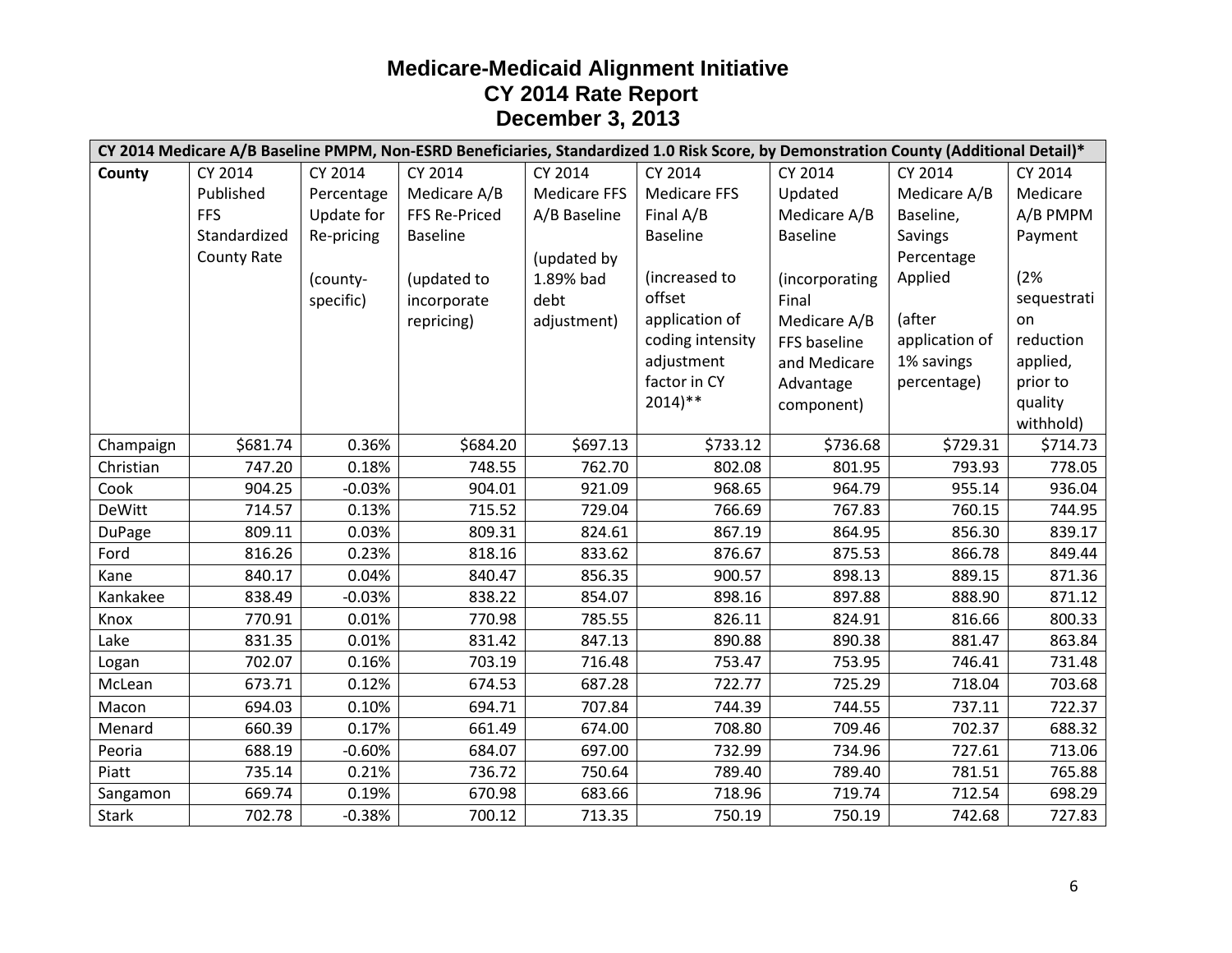|            | CY 2014 Medicare A/B Baseline PMPM, Non-ESRD Beneficiaries, Standardized 1.0 Risk Score, by Demonstration County (Additional Detail)* |            |                 |                     |                      |                 |                |             |
|------------|---------------------------------------------------------------------------------------------------------------------------------------|------------|-----------------|---------------------|----------------------|-----------------|----------------|-------------|
| County     | CY 2014                                                                                                                               | CY 2014    | CY 2014         | CY 2014             | CY 2014              | CY 2014         | CY 2014        | CY 2014     |
|            | Published                                                                                                                             | Percentage | Medicare A/B    | <b>Medicare FFS</b> | <b>Medicare FFS</b>  | Updated         | Medicare A/B   | Medicare    |
|            | FFS                                                                                                                                   | Update for | FFS Re-Priced   | A/B Baseline        | Final A/B            | Medicare A/B    | Baseline,      | A/B PMPM    |
|            | Standardized                                                                                                                          | Re-pricing | <b>Baseline</b> |                     | <b>Baseline</b>      | <b>Baseline</b> | Savings        | Payment     |
|            | <b>County Rate</b>                                                                                                                    |            |                 | (updated by         |                      |                 | Percentage     |             |
|            |                                                                                                                                       | (county-   | (updated to     | 1.89% bad           | (increased to        | (incorporating  | Applied        | (2%         |
|            |                                                                                                                                       | specific)  | incorporate     | debt                | offset               | Final           |                | sequestrati |
|            |                                                                                                                                       |            | repricing)      | adjustment)         | application of       | Medicare A/B    | (after         | on          |
|            |                                                                                                                                       |            |                 |                     | coding intensity     | FFS baseline    | application of | reduction   |
|            |                                                                                                                                       |            |                 |                     | adjustment           | and Medicare    | 1% savings     | applied,    |
|            |                                                                                                                                       |            |                 |                     | factor in CY         | Advantage       | percentage)    | prior to    |
|            |                                                                                                                                       |            |                 |                     | $2014$ <sup>**</sup> | component)      |                | quality     |
|            |                                                                                                                                       |            |                 |                     |                      |                 |                | withhold)   |
| Tazewell   | 710.86                                                                                                                                | $-0.58%$   | 706.72          | 720.08              | 757.26               | 759.77          | 752.17         | 737.13      |
| Vermillion | 720.17                                                                                                                                | 1.04%      | 727.67          | 741.42              | 779.71               | 780.37          | 772.57         | 757.12      |
| Will       | 881.00                                                                                                                                | 0.02%      | 881.18          | 897.83              | 944.19               | 941.07          | 931.66         | 913.02      |

\*Rates do not apply to beneficiaries with ESRD or those electing the Medicare hospice benefit. See Section III for information on savings percentages.

\*\*For CY 2014 CMS will establish rates in a manner that does not lead to lower amounts for this coding intensity adjustment. Operationally, due to systems limitations, CMS will still apply the coding intensity adjustment factor to the risk scores but has increased the FFS component of the Medicare A/B baseline for non-ESRD beneficiaries to offset this. Specifically, CMS will increase the Medicare A/B baseline by a corresponding percentage; (as above, the CY 2014 Medicare FFS A/B Baseline is divided by (1 the CY 2014 coding intensity adjustment factor of 4.91%) to determine the CY 2014 Final Medicare FFS A/B Baseline.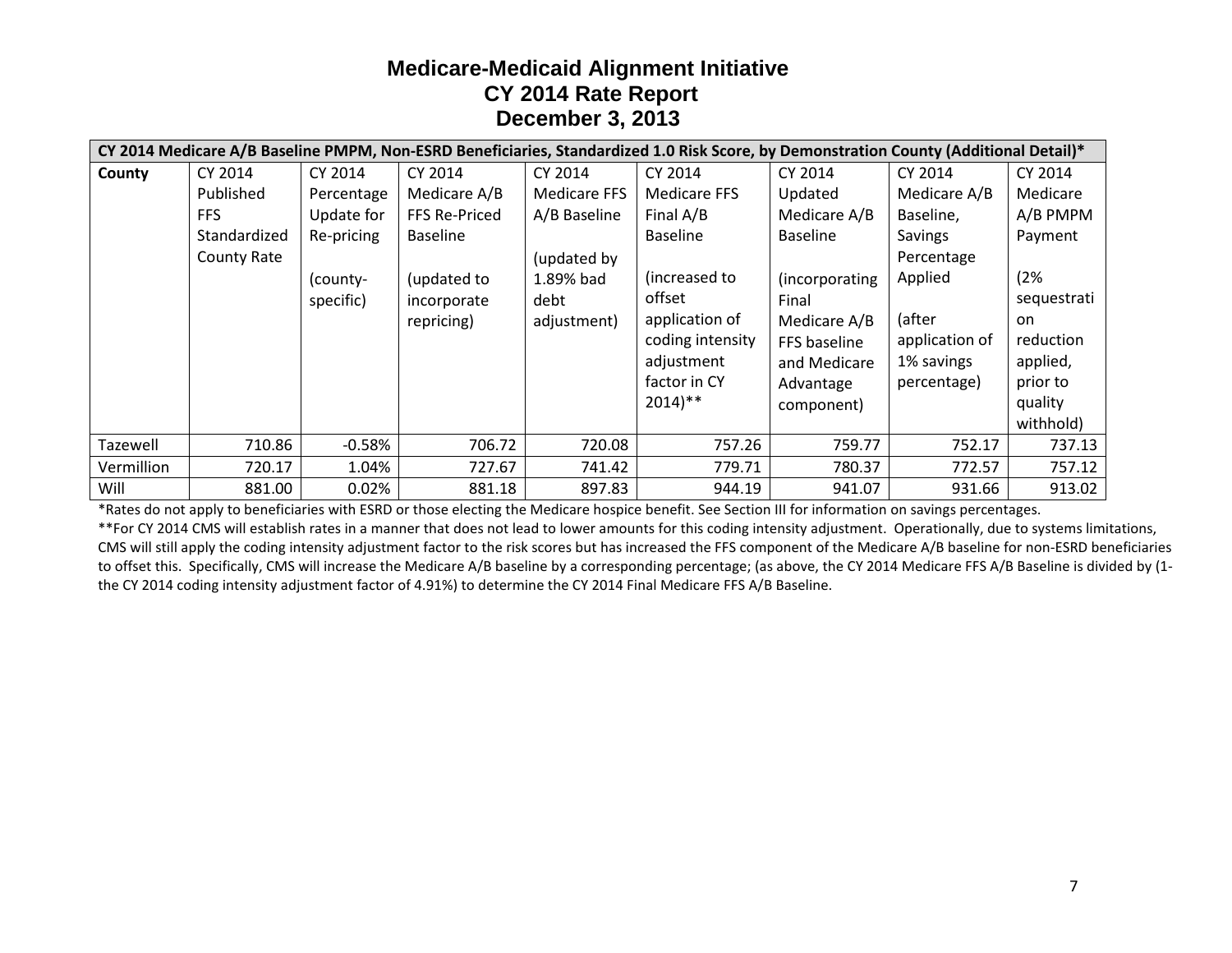The Medicare A/B PMPMs above will be risk adjusted at the beneficiary level using the existing CMS-HCC risk adjustment model.

*Beneficiaries with End-Stage Renal Disease (ESRD):* Separate Medicare A/B baselines and risk adjustment will apply to enrollees with ESRD. The Medicare A/B baselines for beneficiaries with ESRD will vary by the enrollee's ESRD status: dialysis, transplant, and functioning graft, as follows:

- **Dialysis**: For enrollees in the dialysis status phase, the Medicare A/B baseline will be the CY 2014 Illinois ESRD dialysis state rate, updated to incorporate the impact of sequestration-related rate reductions. The CY 2014 ESRD dialysis state rate for Illinois is \$7,077.87 PMPM; the updated CY 2014 ESRD dialysis state rate incorporating a 2% sequestration reduction and prior to the application of the quality withhold is \$6,936.31 PMPM. This will apply to applicable enrollees in all counties and will be risk adjusted using the existing HCC-ESRD risk adjustment model.
- **Transplant**: For enrollees in the transplant status phase (inclusive of the 3-months posttransplant), the Medicare A/B baseline will be the CY 2014 Illinois ESRD dialysis state rate updated to incorporate the impact of sequestration-related rate reductions. The CY 2014 ESRD dialysis state rate for Illinois is \$7,077.87 PMPM; the updated CY 2014 ESRD dialysis state rate incorporating a 2% sequestration reduction and prior to the application of the quality withhold is \$6,936.31 PMPM. This will apply to applicable enrollees in all counties and will be risk adjusted using the existing HCC-ESRD risk adjustment model.
- **Functioning Graft:** For enrollees in the functioning graft status phase (beginning at 4 months post-transplant) the Medicare A/B baseline will be the Medicare Advantage 3-star county rate/benchmark (see table below). This Medicare A/B component will be risk adjusted using the existing HCC-ESRD risk adjustment model.

A savings percentage will not be applied to the Medicare A/B baseline for enrollees with ESRD (inclusive of those enrollees in the dialysis, transplant and functioning graft status phases).

| CY 2014 Medicare A/B Baseline PMPM, ESRD Beneficiaries in Functioning Graft Status, |                |                       |                       |  |
|-------------------------------------------------------------------------------------|----------------|-----------------------|-----------------------|--|
| <b>Standardized 1.0 Risk Score, by Demonstration County</b>                         |                |                       |                       |  |
| County                                                                              | CY 2014 3-Star | CY 2014 Medicare A/B  | CY 2014               |  |
|                                                                                     | County Rate    | <b>PMPM Baseline</b>  | Sequestration         |  |
|                                                                                     | (Benchmark)    |                       | <b>Adjusted Rate</b>  |  |
|                                                                                     |                | (increased to offset  |                       |  |
|                                                                                     |                | application of coding | (after application of |  |
|                                                                                     |                | intensity adjustment  | 2% sequestration      |  |
|                                                                                     |                | factor in CY 2014)*   | reduction and prior   |  |
|                                                                                     |                |                       | to quality withhold)  |  |
| Champaign                                                                           | \$804.45       | \$845.99              | \$829.07              |  |
| Christian                                                                           | 769.62         | 809.36                | 793.17                |  |
| Cook                                                                                | 886.17         | 931.93                | 913.29                |  |
| <b>DeWitt</b>                                                                       | 789.60         | 830.37                | 813.76                |  |
| <b>DuPage</b>                                                                       | 792.93         | 833.88                | 817.20                |  |
| Ford                                                                                | 840.75         | 884.16                | 866.48                |  |
| Kane                                                                                | 837.90         | 881.17                | 863.55                |  |
| Kankakee                                                                            | 836.99         | 880.21                | 862.61                |  |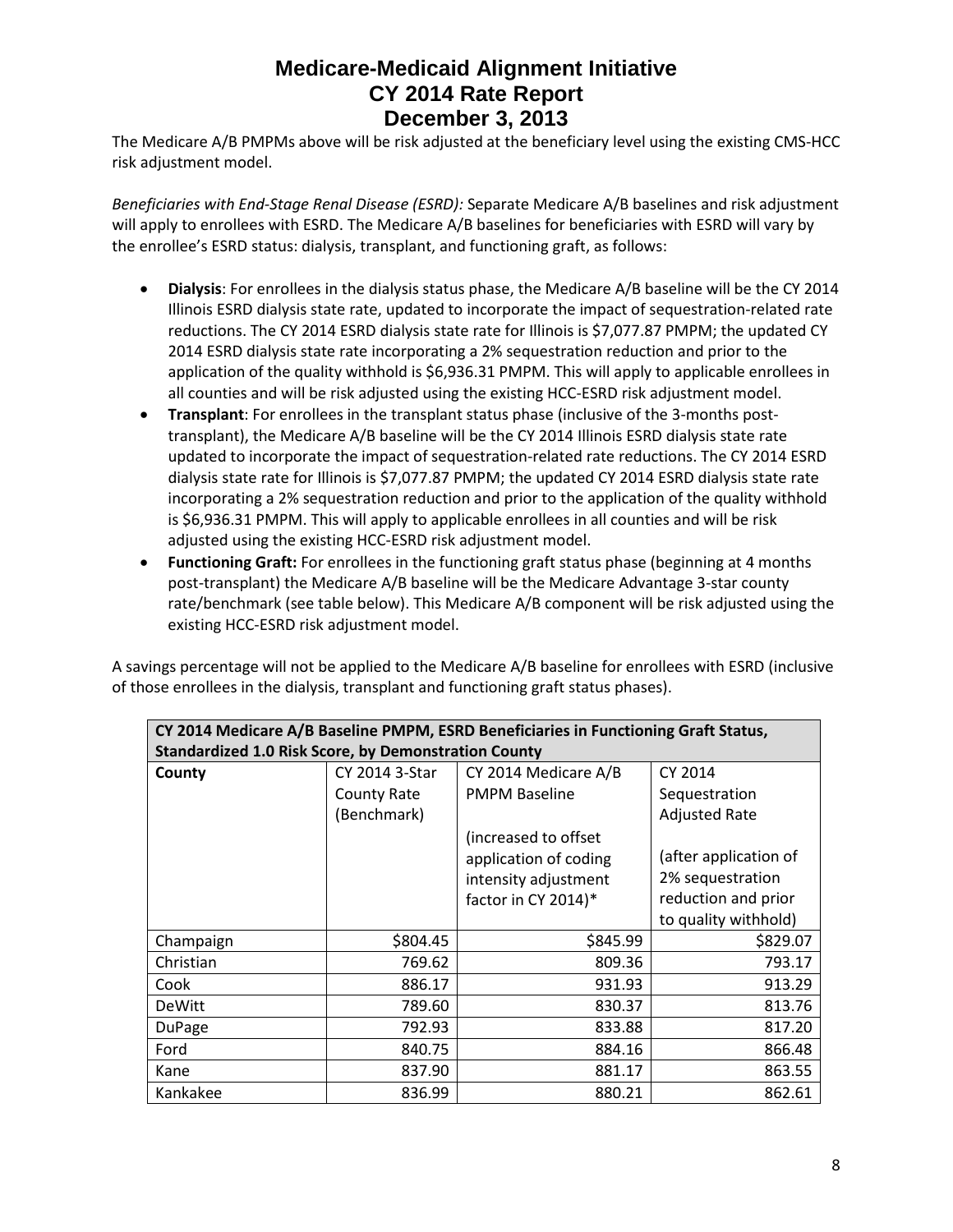| CY 2014 Medicare A/B Baseline PMPM, ESRD Beneficiaries in Functioning Graft Status, |                |                       |                       |  |
|-------------------------------------------------------------------------------------|----------------|-----------------------|-----------------------|--|
| <b>Standardized 1.0 Risk Score, by Demonstration County</b>                         |                |                       |                       |  |
| County                                                                              | CY 2014 3-Star | CY 2014 Medicare A/B  | CY 2014               |  |
|                                                                                     | County Rate    | <b>PMPM Baseline</b>  | Sequestration         |  |
|                                                                                     | (Benchmark)    |                       | <b>Adjusted Rate</b>  |  |
|                                                                                     |                | (increased to offset  |                       |  |
|                                                                                     |                | application of coding | (after application of |  |
|                                                                                     |                | intensity adjustment  | 2% sequestration      |  |
|                                                                                     |                | factor in CY 2014)*   | reduction and prior   |  |
|                                                                                     |                |                       | to quality withhold)  |  |
| Knox                                                                                | 794.04         | 835.04                | 818.34                |  |
| Lake                                                                                | 814.72         | 856.79                | 839.65                |  |
| Logan                                                                               | 775.79         | 815.85                | 799.53                |  |
| McLean                                                                              | 794.98         | 836.03                | 819.31                |  |
| Macon                                                                               | 818.96         | 861.25                | 844.03                |  |
| Menard                                                                              | 779.26         | 819.49                | 803.10                |  |
| Peoria                                                                              | 827.76         | 870.50                | 853.09                |  |
| Piatt                                                                               | 812.33         | 854.28                | 837.19                |  |
| Sangamon                                                                            | 790.29         | 831.10                | 814.48                |  |
| <b>Stark</b>                                                                        | 827.10         | 869.80                | 852.40                |  |
| Tazewell                                                                            | 830.61         | 873.50                | 856.03                |  |
| Vermillion                                                                          | 795.79         | 836.88                | 820.14                |  |
| Will                                                                                | 863.38         | 907.97                | 889.81                |  |

\*For CY 2014 CMS will establish rates in a manner that does not lead to lower amounts for this coding intensity adjustment. Operationally, due to systems limitations, CMS will still apply the coding intensity adjustment factor to the risk scores but has increased the Medicare A/B baseline for beneficiaries with an ESRD status of functioning graft to offset this. Specifically, CMS has increased the Medicare A/B baseline by a corresponding percentage; as above, the CY 2014 Updated Medicare A/B Baseline is divided by (1-the CY 2014 coding intensity adjustment factor of 4.91%) to determine the CY 2014 Final Medicare A/B Baseline. For beneficiaries with an ESRD status of functioning graft status, the prospective payment will not include the adjustment to offset the application of coding intensity adjustment factor; this payment adjustment will be made on a retrospective basis.

*Beneficiaries Electing the Medicare Hospice Benefit:* If an enrollee elects to receive the Medicare hospice benefit, the enrollee will remain in the Demonstration but will obtain the hospice services through the Medicare FFS benefit. The Demonstration Plans will no longer receive the Medicare A/B payment for that enrollee. Medicare hospice services and all other Original Medicare services will be paid under Medicare FFS. Demonstration Plans and providers of hospice services will be required to coordinate these services with the rest of the enrollee's care, including with Medicaid and Part D benefits and any additional benefits offered by the Demonstration Plans. Demonstration Plans will continue to receive the Medicare Part D and Medicaid payments, for which no changes would occur.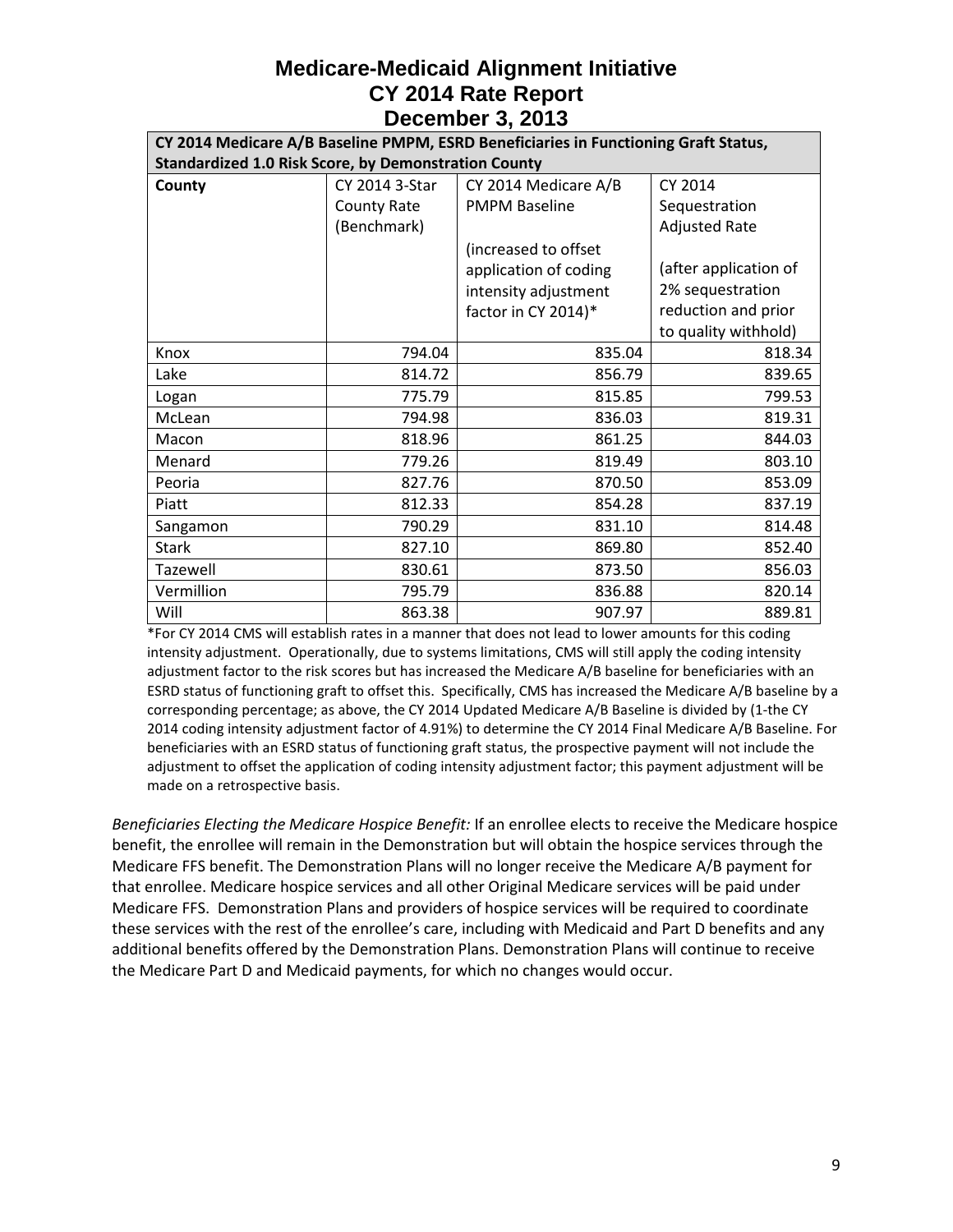#### *Medicare Part D Services*

The Part D plan payment will be the risk adjusted Part D national average monthly bid amount (NAMBA) for the payment year, adjusted for payment reductions resulting from sequestration applied to the nonpremium portion of the NAMBA. The non-premium portion is determined by subtracting the applicable regional Low-Income Premium Subsidy Amount from the risk adjusted NAMBA. To illustrate, the NAMBA for CY 2014 is \$75.88 and the CY 2014 Low-Income Premium Subsidy Amount for Illinois is \$28.59. Thus, the updated Illinois Part D monthly per member per month payment for a beneficiary with a 1.0 RxHCC risk score applicable for CY 2014 is \$74.93. This amount incorporates a 2% sequestration reduction to the non-premium portion of the NAMBA.

CMS will pay an average monthly prospective payment amount for the low income cost-sharing subsidy and Federal reinsurance amounts; these payments will be 100% cost reconciled after the payment year has ended. These prospective payments will be the same for all counties, and are shown below:

- Illinois low income cost-sharing: \$139.85 PMPM
- Illinois reinsurance: \$76.22 PMPM

The low-income cost sharing and reinsurance subsidy amounts are exempt from mandatory payment reductions under sequestration.

A savings percentage will not be applied to the Part D component of the rate. Part D payments will not be subject to a quality withhold.

*Risk Scores:* For the purposes of assisting Demonstration Plans in evaluating the potential range of the Medicare Parts A/B and Part D components of the rate under the Demonstration, HCC and RxHCC risk score information is provided below for informational purposes. This information represents the HCC and RxHCC risk scores as of 2011 for full benefit FFS Medicare-Medicaid beneficiaries, in each county.

Note that these are not the actual risk scores that would be applied to the Medicare A/B and Part D baseline payment rates provided above, but represent a historical average risk score of the beneficiaries likely to be Demonstration enrollees. Actual scores will be based on actual coding for Demonstration Plan enrollees; the table below is for informational purposes only.

#### **2011 HCC and RxHCC Risk Score Information, Illinois Medicare-Medicaid Enrollees, Non-ESRD FFS Beneficiaries\***

|               | <b>Average HCC Risk Score</b> | <b>Average RxHCC Risk Score</b> |
|---------------|-------------------------------|---------------------------------|
| Champaign     | 1.239                         | 1.274                           |
| Christian     | 1.237                         | 1.210                           |
| Cook          | 1.335                         | 1.215                           |
| <b>DeWitt</b> | 1.289                         | 1.252                           |
| <b>DuPage</b> | 1.334                         | 1.227                           |
| Ford          | 1.328                         | 1.259                           |
| Kane          | 1.315                         | 1.237                           |
| Kankakee      | 1.298                         | 1.313                           |
| Knox          | 1.301                         | 1.293                           |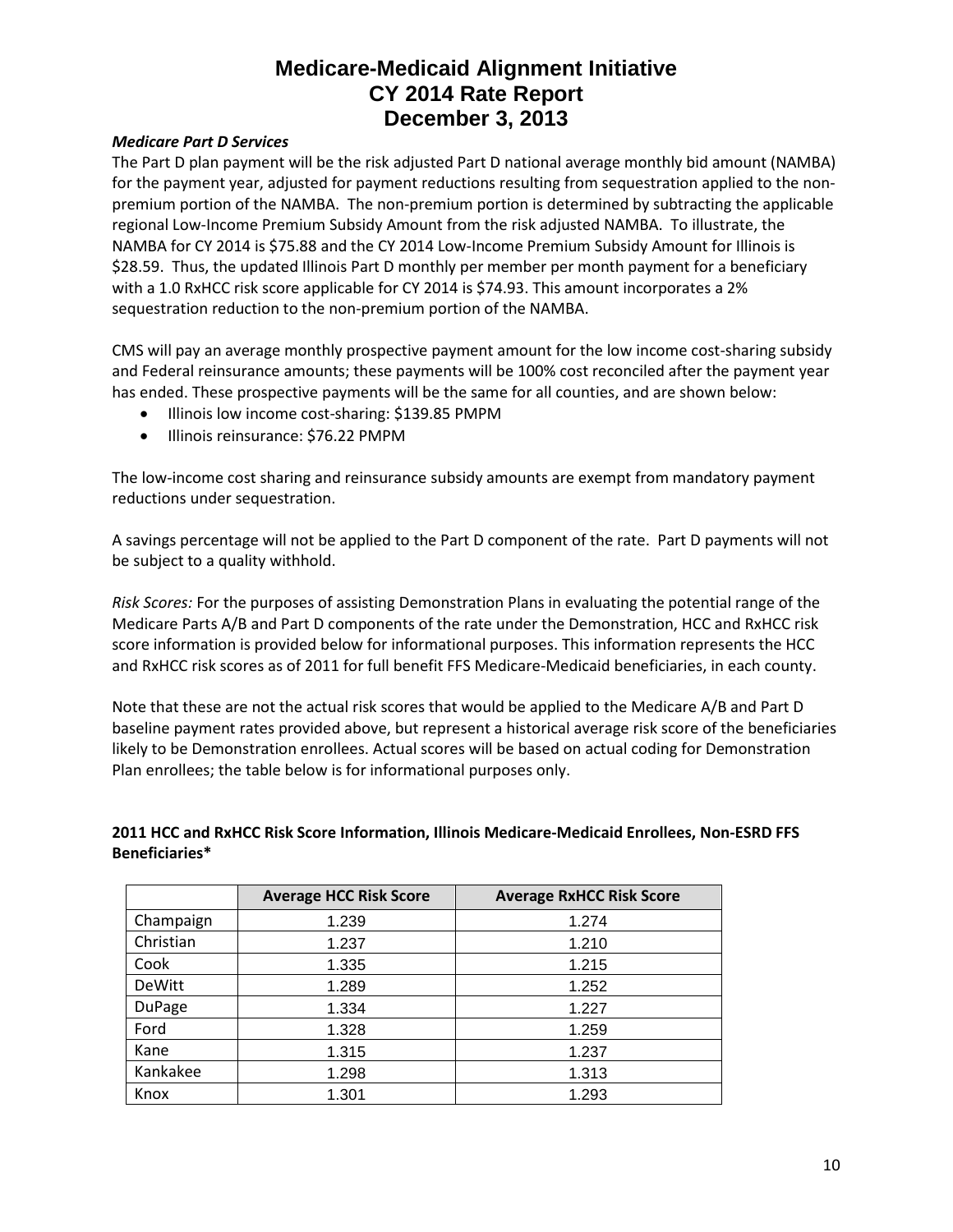|              | <b>Average HCC Risk Score</b> | <b>Average RxHCC Risk Score</b> |
|--------------|-------------------------------|---------------------------------|
| Lake         | 1.303                         | 1.237                           |
| Logan        | 1.257                         | 1.237                           |
| McLean       | 1.281                         | 1.267                           |
| Macon        | 1.228                         | 1.248                           |
| Menard       | 1.196                         | 1.211                           |
| Peoria       | 1.227                         | 1.266                           |
| Piatt        | 1.354                         | 1.291                           |
| Sangamon     | 1.240                         | 1.258                           |
| <b>Stark</b> | 1.379                         | 1.265                           |
| Tazewell     | 1.285                         | 1.267                           |
| Vermillion   | 1.213                         | 1.207                           |
| Will         | 1.380                         | 1.277                           |

*\**Weighted by beneficiary member months.

Note: The HCC risk scores for non-ESRD beneficiaries included in this analysis have the 2011 coding intensity adjustment of 3.41% applied. As discussed above, CMS will calculate rates as if the coding intensity adjustment factor were not applied in calendar year CY 2014. Operationally, due to systems limitations, CMS will still apply the coding intensity adjustment factor to the risk scores but will increase the FFS component of the Medicare A/B baseline for non-ESRD beneficiaries and the Medicare A/B baseline for beneficiaries with an ESRD status of functioning graft to offset this (by increasing these amounts by a corresponding percentage). For example, to estimate a range of potential payments for non-ESRD beneficiaries, apply the risk scores above to the CY 2014 Medicare A/B PMPM payments provided above.

**Additional Information***:* More information on the Medicare components of the rate under the Demonstration may be found online at

[http://www.cms.gov/Medicare-Medicaid-Coordination/Medicare-and-Medicaid-](http://www.cms.gov/Medicare-Medicaid-Coordination/Medicare-and-Medicaid-Coordination/Medicare-Medicaid-Coordination-Office/Downloads/JointRateSettingProcess.pdf)[Coordination/Medicare-Medicaid-Coordination-Office/Downloads/JointRateSettingProcess.pdf](http://www.cms.gov/Medicare-Medicaid-Coordination/Medicare-and-Medicaid-Coordination/Medicare-Medicaid-Coordination-Office/Downloads/JointRateSettingProcess.pdf)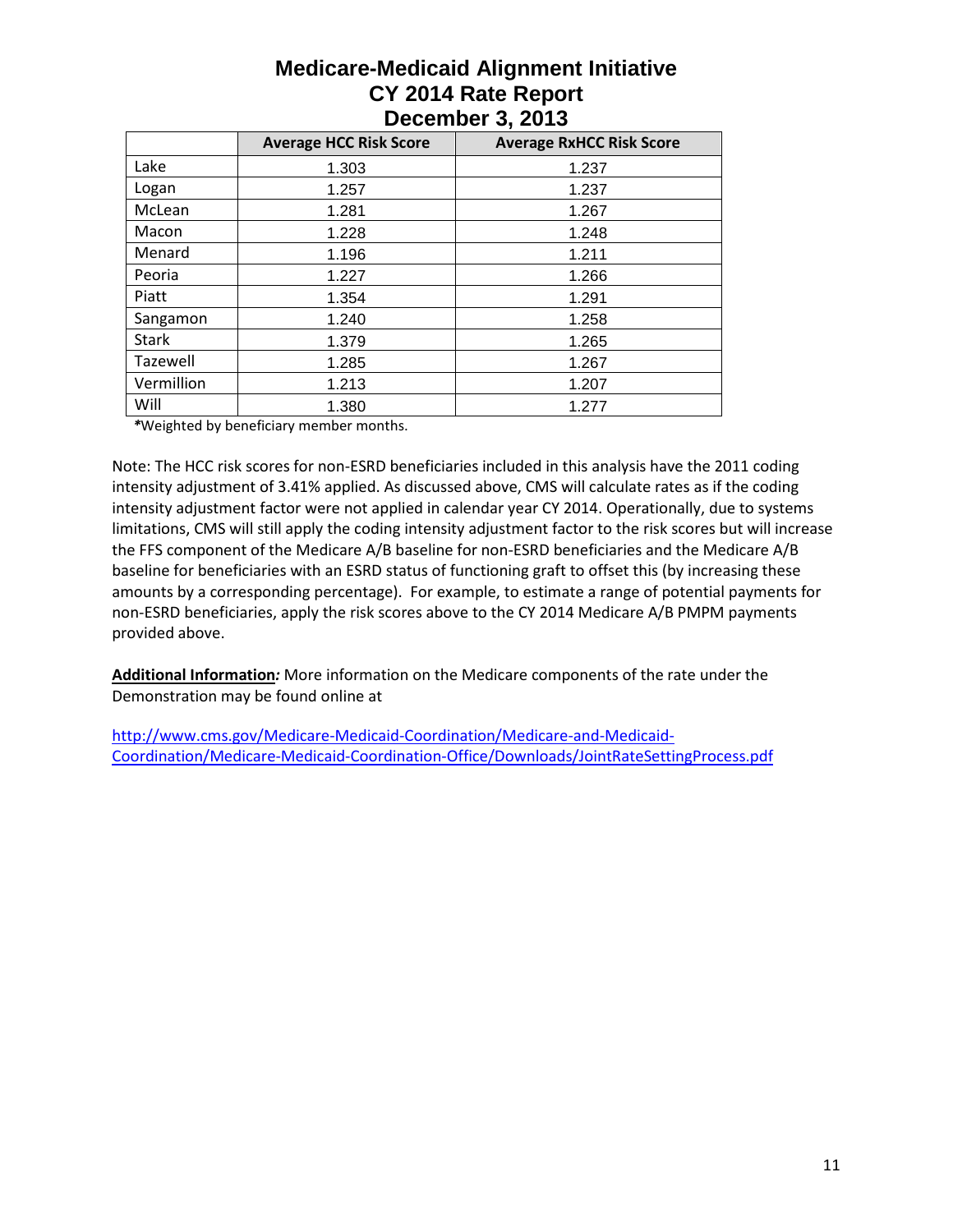#### **IV. Savings Percentages and Quality Withholds**

#### *Savings Percentages*

One of the components of the capitated financial alignment model is the application of aggregate savings percentages to reflect savings achievable through the coordination of services across Medicare and Medicaid. This is reflected in the rates through the application of aggregate savings percentages to both the Medicaid and Medicare A/B components of the rates.

CMS and Illinois established composite savings percentages for each year of the Demonstration, as shown in the table below. The savings percentage will be applied to the Medicaid and Medicare A/B components of the rates, uniformly to all population groups, unless otherwise noted in this report. The savings percentage will not be applied to the Part D component of the joint rate.

| Year                 | <b>Calendar dates</b>   | <b>Savings percentage</b> |
|----------------------|-------------------------|---------------------------|
| Demonstration Year 1 | February 1 2014 through | 1%                        |
|                      | December 31, 2015       |                           |
| Demonstration Year 2 | January 1 through       | 3%                        |
|                      | December 31, 2016       |                           |
| Demonstration Year 3 | January 1 through       | 5%                        |
|                      | December 31, 2017       |                           |

#### *Quality Withhold*

In Demonstration Year 1, a 1% quality withhold will be applied to the Medicaid and Medicare A/B components of the rate. The quality withhold will increase to 2% in Demonstration Year 2 and 3% in Demonstration Year 3.